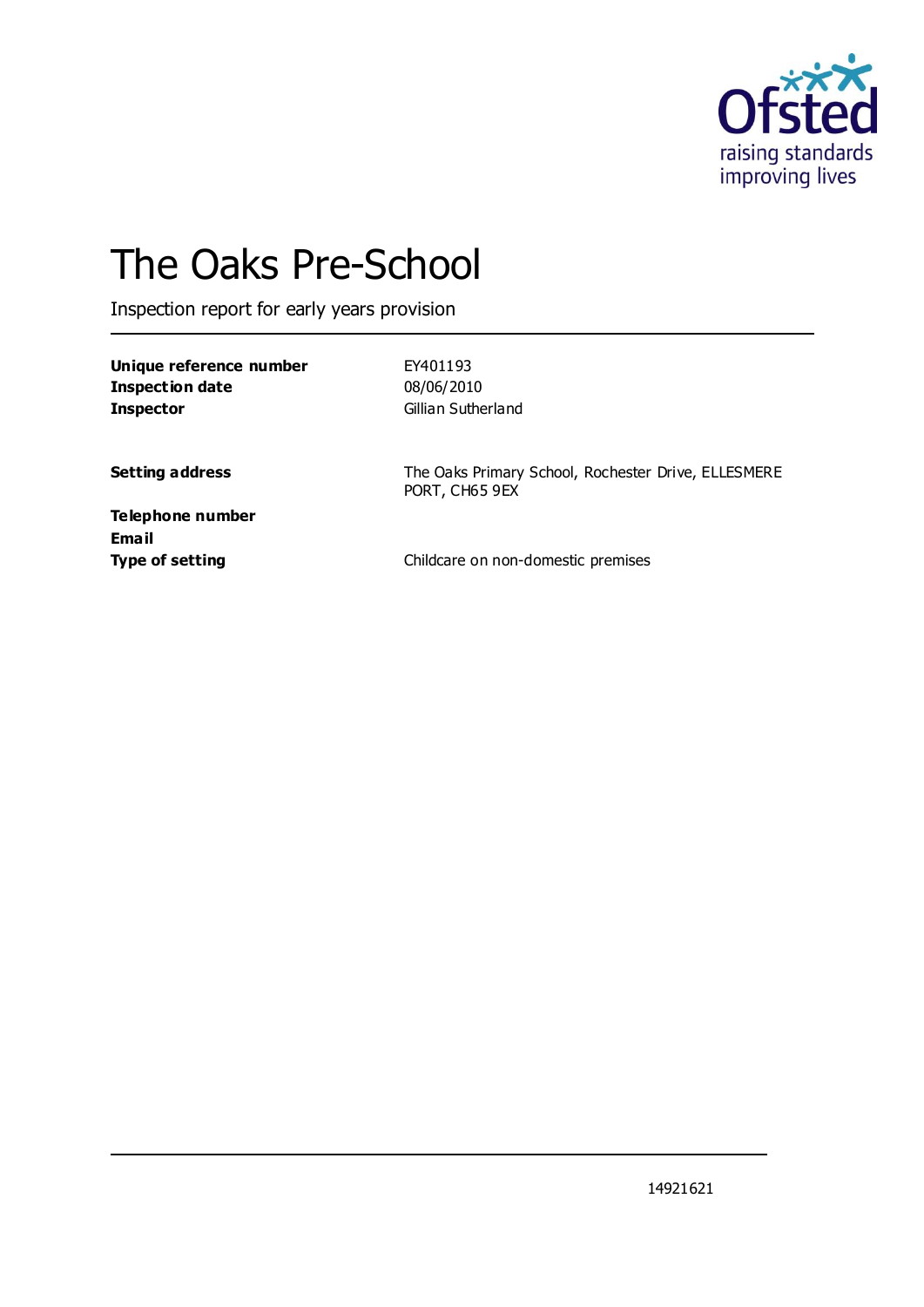The Office for Standards in Education, Children's Services and Skills (Ofsted) regulates and inspects to achieve excellence in the care of children and young people, and in education and skills for learners of all ages. It regulates and inspects childcare and children's social care, and inspects the Children and Family Court Advisory Support Service (Cafcass), schools, colleges, initial teacher training, work-based learning and skills training, adult and community learning, and education and training in prisons and other secure establishments. It rates council children's services, and inspects services for looked after children, safeguarding and child protection.

If you would like a copy of this document in a different format, such as large print or Braille, please telephone 0300 123 1231, or email enquiries@ofsted.gov.uk.

You may copy all or parts of this document for non-commercial educational purposes, as long as you give details of the source and date of publication and do not alter the information in any way.

Royal Exchange Buildings St Ann's Square Manchester M2 7LA

T: 0300 123 1231 Textphone: 0161 618 8524 E: enquiries@ofsted.gov.uk W: [www.ofsted.gov.uk](http://www.ofsted.gov.uk/)

© Crown copyright 2009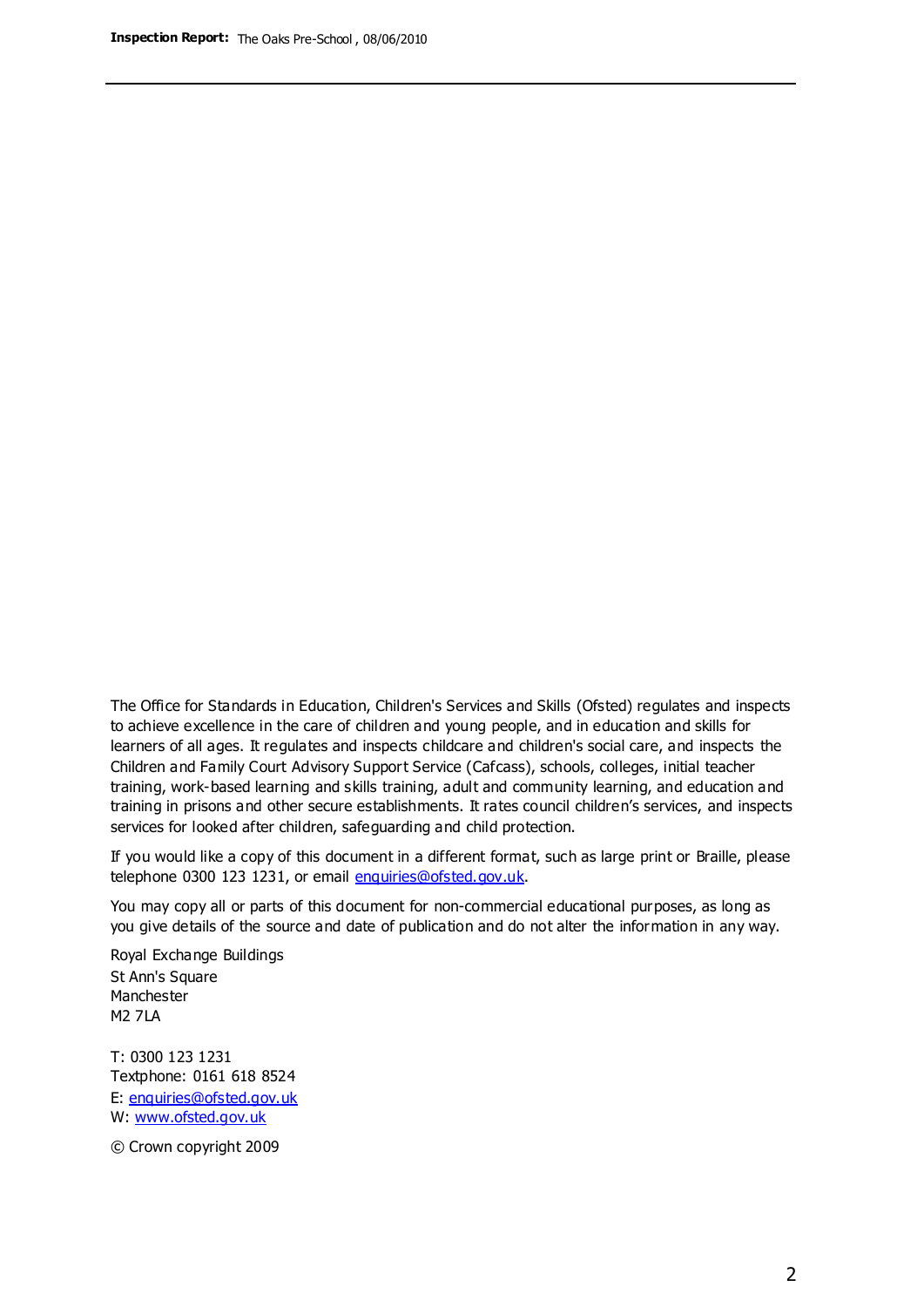## **Introduction**

This inspection was carried out by Ofsted under Sections 49 and 50 of the Childcare Act 2006 on the quality and standards of the registered early years provision. 'Early years provision' refers to provision regulated by Ofsted for children from birth to 31 August following their fifth birthday (the early years age group). The registered person must ensure that this provision complies with the statutory framework for children's learning, development and welfare, known as the *Early* Years Foundation Stage.

The provider must provide a copy of this report to all parents with children at the setting where reasonably practicable. The provider must provide a copy of the report to any other person who asks for one, but may charge a fee for this service (The Childcare (Inspection) Regulations 2008 regulations 9 and 10).

Please see our website for more information about each childcare provider. We publish inspection reports, conditions of registration and details of complaints we receive where we or the provider take action to meet the requirements of registration.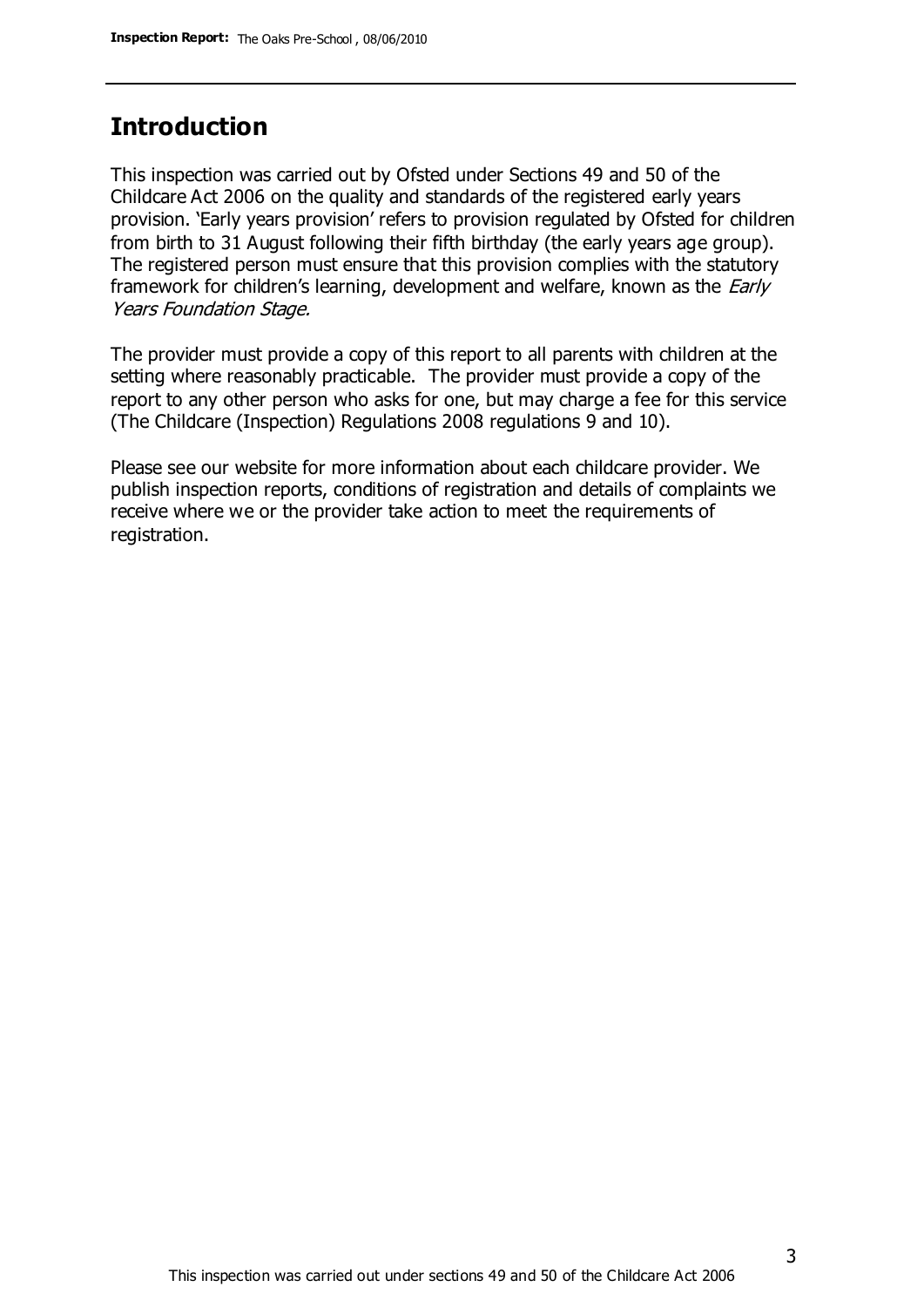# **Description of the setting**

The Oaks Pre-School was registered in 2010. It is privately owned and managed and operates from a self-contained unit within The Oaks Primary School in Ellesmere Port. Children have shared access to a large hall and the school grounds. The single-storey building is accessible to all and children share access to secure outdoor areas.

The pre-school is registered on the Early Years Register to provide care for a maximum of 28 children. It is open each weekday from 8.30am to 3pm during the school terms and operates holiday playschemes. There are currently 55 children on roll in the early years age range. The pre-school is able to support children with special educational needs and those who speak English as an additional language.

The pre-school employs seven members of staff, six of whom hold early years qualifications.

# **The overall effectiveness of the early years provision**

Overall the quality of the provision is good.

Children are cared for by experienced and dedicated staff who ensure they are fully aware of each child's individual needs through detailed discussions and the completion of appropriate documentation with their parents, prior to care commencing. Staff have familiarised themselves with the Early Years Foundation Stage framework and begun to observe, assess and support children as they make good progress in their learning and development. To ensure continuity of care for the children attending and to meet the requirements of the Early Years Foundation Stage framework, staff have developed a working partnership with other early years providers also delivering this framework. A detailed self-evaluation of the pre-school highlights not only its strengths but also areas for improvement.

## **What steps need to be taken to improve provision further?**

To further improve the early years provision the registered person should:

- update the safeguarding policy to ensure it fully complies with current legislation and guidance
- develop further children's learning journey files, which identify their progress and development.

# **The effectiveness of leadership and management of the early years provision**

Children and their parents or carers are greeted warmly by the staff as they arrive at the pre-school. The committed staff team is experienced and appropriately qualified. The staff's knowledge and understanding of the Early Years Foundation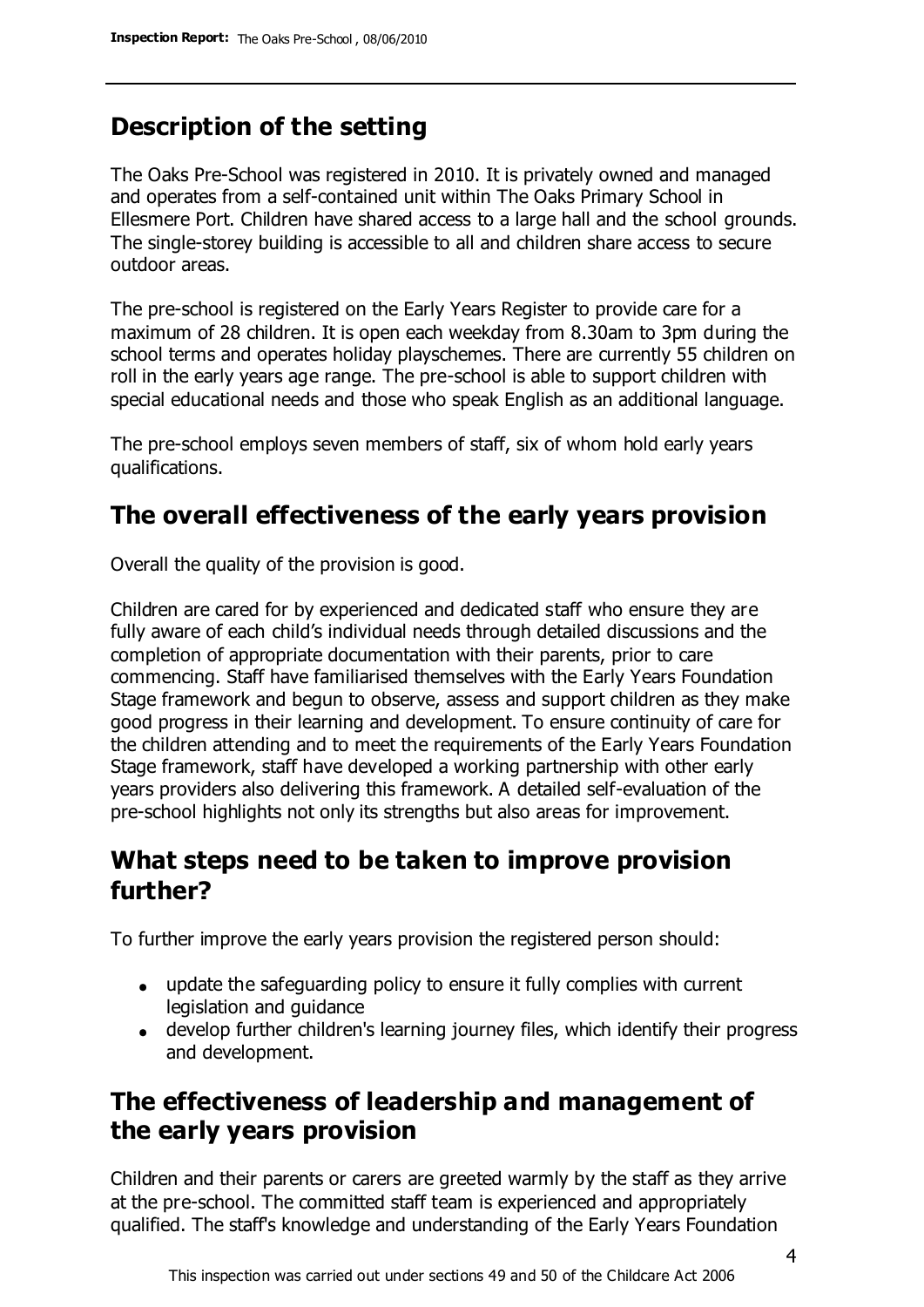Stage framework ensures that they plan and implement an activity programme that is interesting, challenging and fun.

Staff have started to develop a learning journey for each child, with the help of a teaching adviser and their own curriculum member of staff. Parents can see the written and pictorial evidence plus the range of activities undertaken and any progress made. Key worker staff make time to talk to parents about their child's learning journey and development. Parents and carers have many other opportunities to contribute to the pre-school activity programme. Designated members of staff are aware of the need to liaise with other professionals when applicable to support children who may have special educational needs and/or disabilities. Pre-school staff have already developed effective links with the staff from the adjoining school, including the Reception class teacher and the headteacher.

The required policies, records and documents are in place and most of them have been reviewed to reflect any changes in legislation and guidance; however, the safeguarding policy does not fully comply with the current guidance and legislation. The file containing the pre-school's policies and procedures is available to parents at any time. All areas both indoors and outdoors of the pre-school are risk assessed each day, thus ensuring the premises are safe. There are systems in place to ensure children are able to play safely both indoors and in the outdoor play area. All toys and resources accessed by the children are checked to ensure they are safe and clean at all times.

Staff are keen to undertake further training as this becomes available and all staff work well together as a team and are good role models for the children present.

# **The quality and standards of the early years provision and outcomes for children**

The creative organisation of the play space encourages purposeful play and exploration and enables children to make independent choices and to be active in instigating their own play. Children quickly and confidently leave their parents or carers to go and explore the many different activities that are set out by staff each morning prior to their arrival. All interactions between staff and children are very positive and staff actively support children's learning and positively interact with children in their activities. For example, children wanted to help as they were creating flags relating to the different countries playing in the World Cup. Although this week's activities had been linked to the country China, children were over the coming weeks going to look at the flags and customs of other countries. The preschool's activity programme and the resources available include some which positively support children's awareness of diversity, thus ensuring they become aware of the needs of others. For example, some of the role play resources illustrate to children how the use of a wheelchair may help some adults or children who cannot walk.

Children thoroughly enjoy their outside play in the very spacious and very wellequipped outdoor play areas. Here children can run around freely on the grassed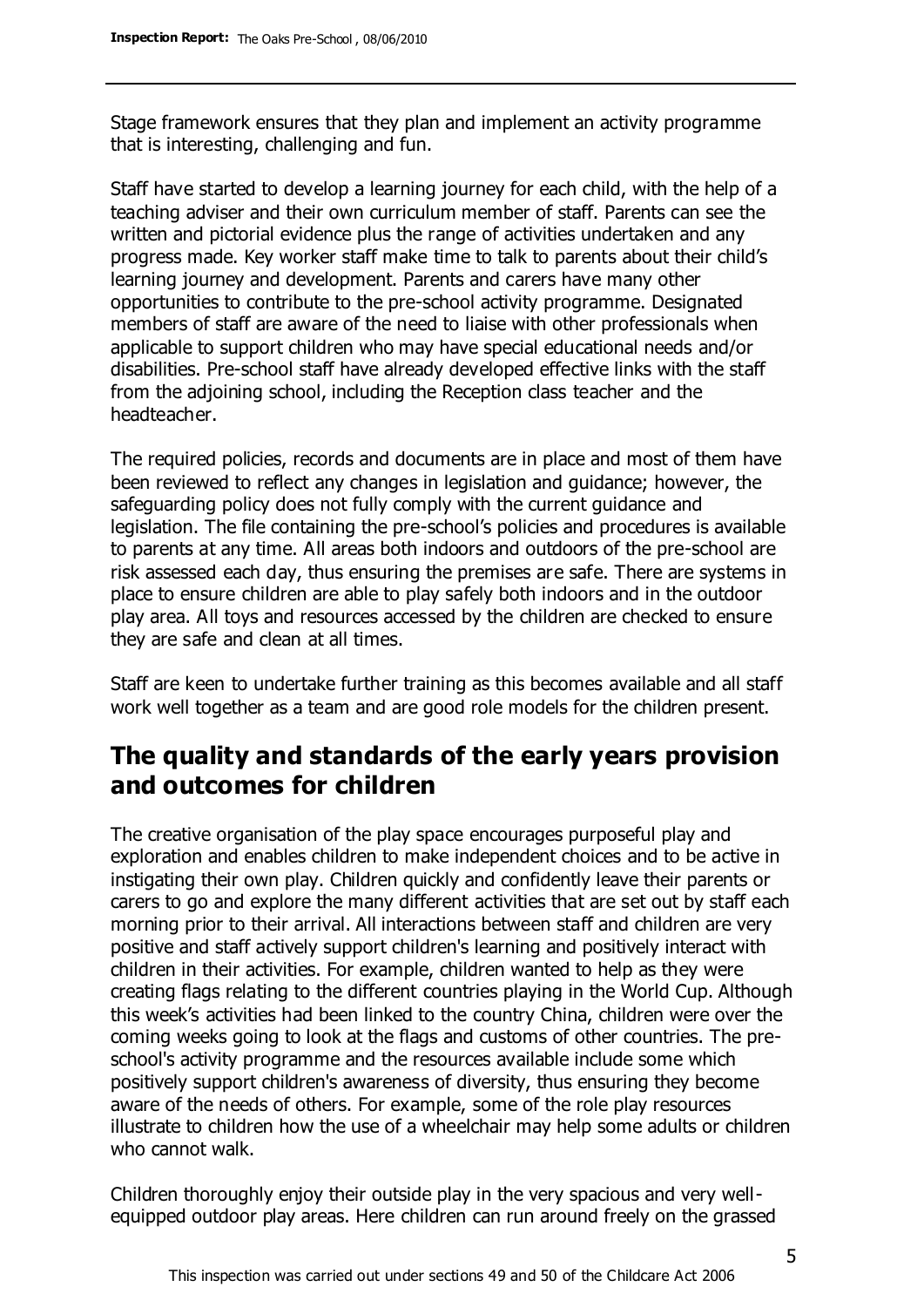area, ride their bikes or just be a passenger on the back of the trucks. They push their dolls and prams on the paved areas and learn to climb and balance as they access the equipment. Children are developing awareness about healthy eating and, as part of a 'being healthy' project, they have grown their own strawberries, which they plan to eat as part of their snack sessions. Snack time is a very important part of the day when each member of staff sits with a small group of children who learn to serve each other with the plates and cups before offering each other the plates and dishes containing the morning or afternoon snack. The children sit and talk to each other and to the member of staff about what they have been doing during the day what they might be doing after they have left preschool to go home.

Children develop their sensory awareness as they can go and sit quietly in the sensory room and watch as the different coloured lights flicker and move up and down the tubes. They can also listen and relax to some gentle music as they access this area. They eagerly go to whichever area they want and enjoy having tea in their home corner or building a tower using interlocking and different coloured bricks and cubes. Children freely access the computer and quickly learn how to skilfully manoeuvre the mouse until the desired picture or game appears on the screen. They play with threading beads and cubes skilfully developing their hand and eye coordination. Children follow examples shown by staff, who are extremely good role models. Children behave well and learn to share and take turns when playing games. They respond well and cooperate with simple tasks, such as 'tidy up time', when the tambourine is shaken. During registration time children enjoy singing a song together in which they greet all the children present. Children enjoy a wide range of fun and interesting activities and they take great delight in using the pre-school's real and pretend cameras as they capture photographs of their favourite toys and also of each other as they play. The activity programme is varied and includes a range of adult- and child-led activities. Staff observe and assess the children as they play and are able to link the different activities into the six areas of learning, and they have begun to record these observations in the children's learning journey.